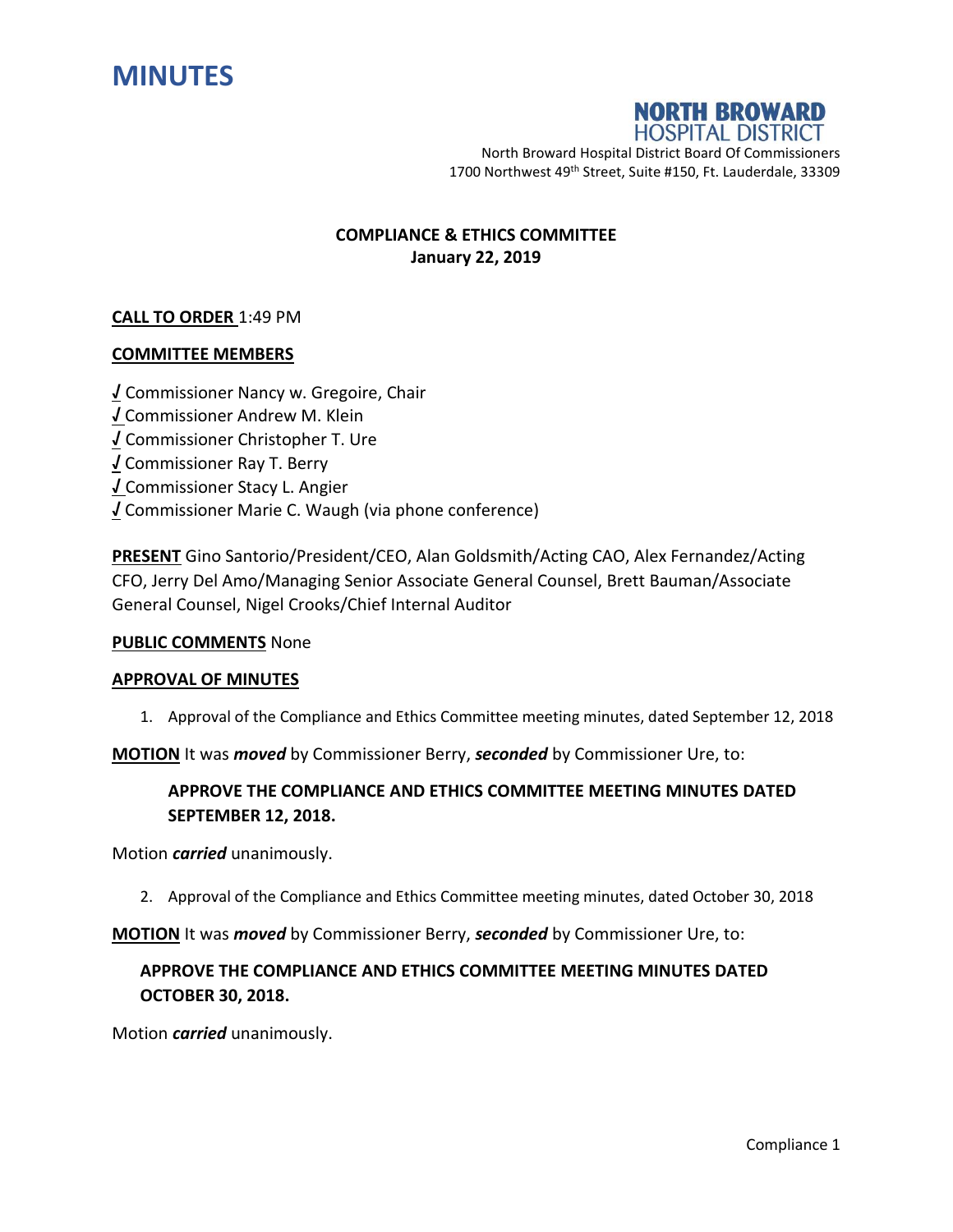



North Broward Hospital District Board Of Commissioners 1700 Northwest 49<sup>th</sup> Street, Suite #150, Ft. Lauderdale, 33309

3. Approval of the Compliance and Ethics Committee meeting minutes, dated November 26, 2018

**MOTION** It was *moved* by Commissioner Berry, *seconded* by Commissioner Angier, to:

# **APPROVE THE COMPLIANCE AND ETHICS COMMITTEE MEETING MINUTES, DATED NOVEMBER 26, 2018.**

Motion *carried* unanimously.

Interim Chief Compliance Officer, Steve Forman, introduced the Compliance and Ethics staff members who then gave a brief description of their background and responsibilities.

#### **TOPIC OF DISCUSSION**

- 4. Interim Chief Compliance Officer Report
	- a. Plan of Correction from the IRO Report

Mr. Foreman reported he has spoken to the IRO at Baker Donelson regarding the report of their findings so that a plan of correction in response can be submitted.

- b. Status of the Corporate Integrity Agreement
	- o Sanction Screening
	- o Training
	- o Reportable Events
	- o Discussions with the OiG Monitor
	- o Discussions with the IRO

Mr. Forman detailed the areas of improvement within the department including implementation of staff meetings, filling vacant positions and provide trainings and annual performance evaluations. In addition, Mr. Forman provided insight on his long term goals so that the Organization be in compliance moving forward.

c. Operation of the Executive Compliance Group

Mr. Forman summarized the discussion from the first Executive Compliance Group meeting held December 18<sup>th</sup>, 2018. He referenced the Executive Compliance Group Charter, which listed various Committees created to manage compliance issues and monitoring the Corporate Integrity Agreement. Discussion ensued regarding a cultural change throughout the Organization, as a whole.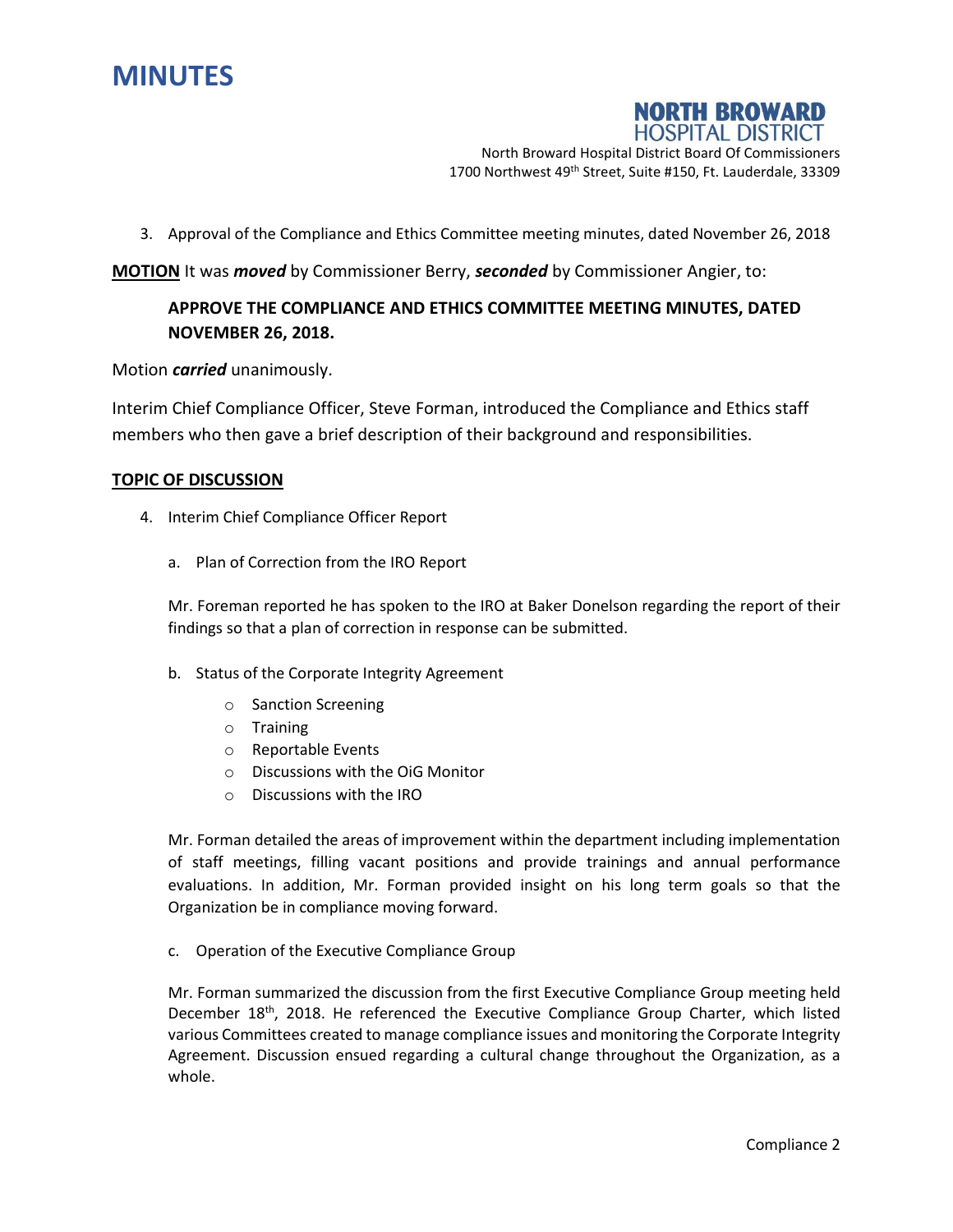

**NORTH BROWARD HOSPITAL DISTRICT** 

North Broward Hospital District Board Of Commissioners 1700 Northwest 49<sup>th</sup> Street, Suite #150, Ft. Lauderdale, 33309

Mr. Foreman introduced the Chairs of the 8 Sub Committees of the Executive Compliance Workgroup, who then touched upon areas of focus and goals within their group.

d. Auditing and Monitoring Activities

Mr. Forman reported an audit manual has been created to provide structure and understanding of the audit process. The manual will also apply demonstration and discipline of evidence.

e. Training Plan for Year 4

Per the Corporate Integrity Agreement, a training plan is required and approved by the Monitor. Mr. Forman reported that the deadline to complete training for year 4, is August 31, 2019.

f. Disclosures Management

Mr. Forman reported that a disclosure breach was found as a result of not following stipulations referenced in the Corporate Integrity Agreement. All disclosures are now being reconciled in system, Comply 360.

- g. Focus Arrangements Processing No update provided
- h. Conflicts of Interests Processing

Mr. Forman reported issues related to the times that conflicts of interest from physicians and hospital employees are received. He further stated that the department is working on streamlining the process so that the system be more effective.

5. Regulatory Environment Report - No update provided

#### **MEETING ADJOURNED** 3:54 PM

**MOTION** It was *moved* by Commissioner Klein, *seconded* by Commissioner Ure, to:

### **ADJOURN THE COMPLIANCE AND ETHICS COMMITTEE MEETING.**

Motion *carried* unanimously.

Respectfully submitted, Commissioner Ray T. Berry Secretary / Treasurer